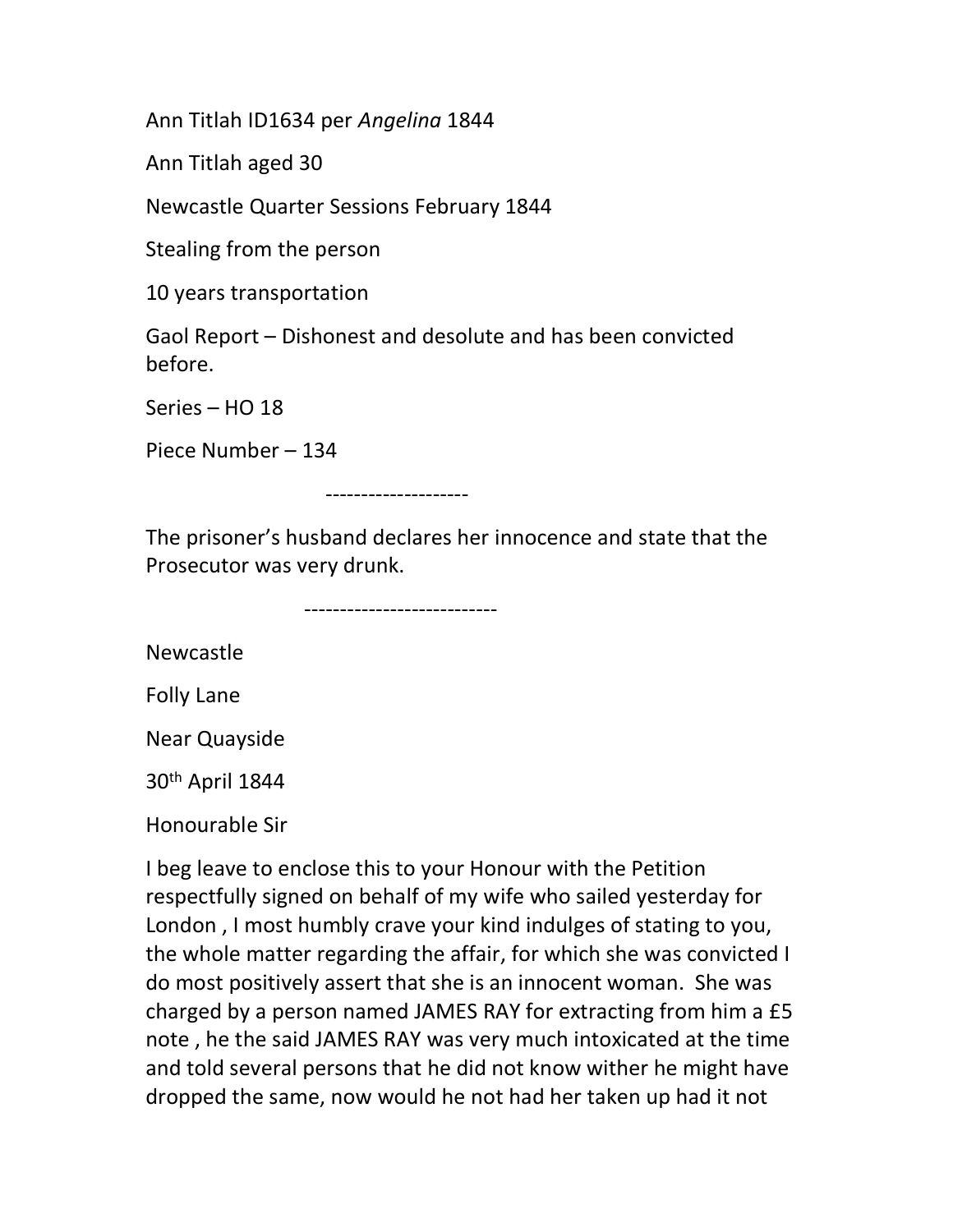been for a person the wife of DUNCAN McGREGOR who came up to my own house and charged her without any Police Officer with her, the said note might be as eary as dropped by her, as my wife, after Mrs McGREGOR's leaving my room, I myself found the same lying at the inside of my door and did immediately give up the same to Mrs McGREGOR she has had [ ] against my wife who had no cause whatever, also when he missed his note, he went to Mrs McGREGOR and said he had lost his money, when she commenced to [rise] him, and no Police Officer present but immediately came to my house, and charged my wife with the same which your Honour will be able to judge of the same, I was not allowed to be admittion as in evidence, she was completely lost, she could not speak for herself . I also beg leave to state that Mr THOMPSON the Gaoler has given her a recommendation which will I hope be of some service, and will testify to your Honour that she is worthy of your humane consideration and remit her sentence, I am and has been a sick man, under medical treatment for nearly two years and no one to look after me but an aged mother, your kind interference will oblige.

Your humble servant Sir

John Titlah.

PS.

My wife was with me upwards of one hour with me before she came to charge her with the same, and had we not time sufficient to destroy it before the Police came.

-----------------------

To the Honourable Secretary of State for the Home Department

Humbly Sheweth

We the undersigned beg leave most respectfully to present this to your Honour on behalf of ANN TITLEH aged 26, who was convicted at the Quarter sessions on 22<sup>nd</sup> February 1844 for felony and sentenced to 10 years transportation.